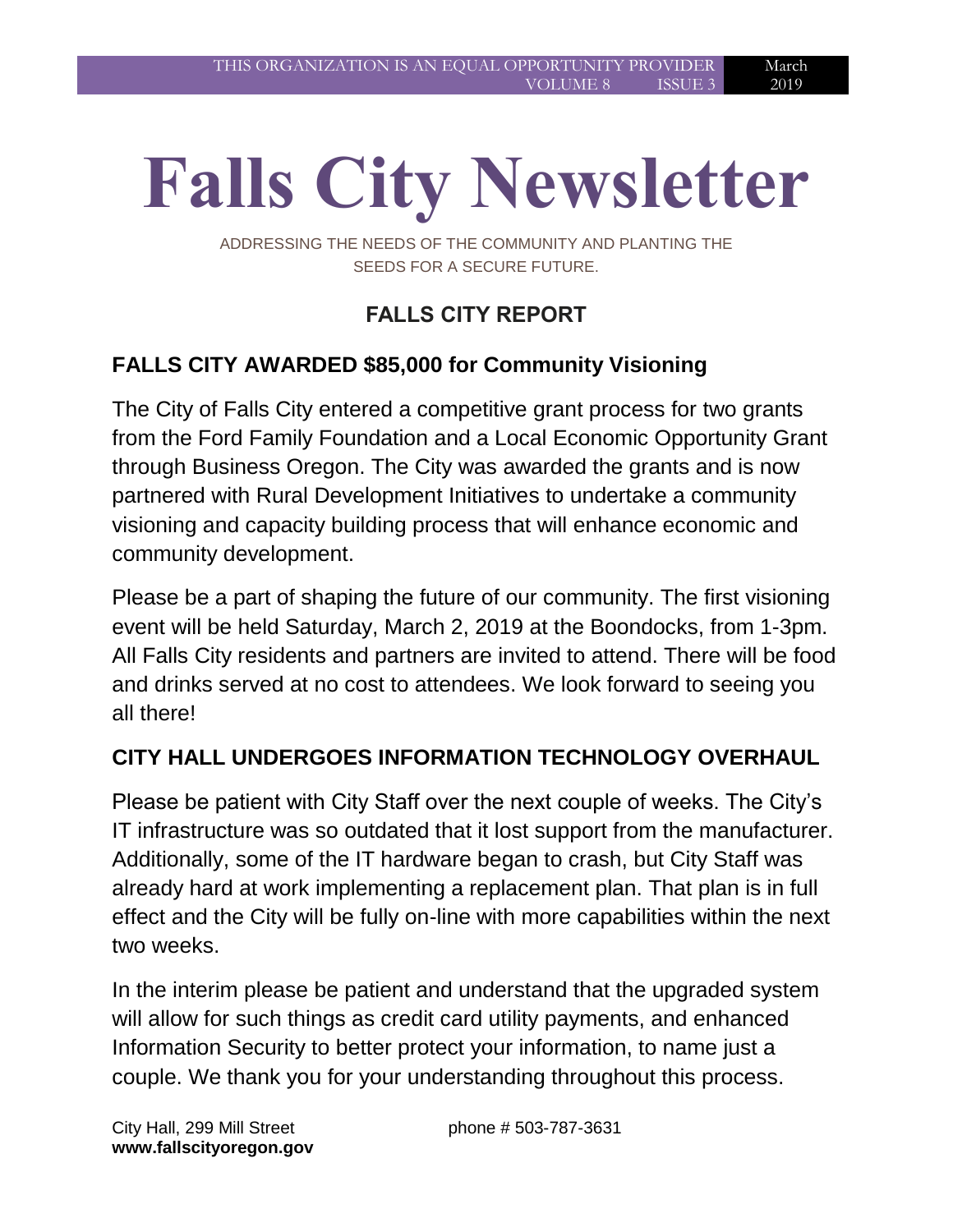## **City of Falls City Local Government Internship**

The City has selected Amara Houghtailing and Wyatt Weems as its inaugural interns for the local government internship. Amara and Wyatt are standouts in both academics and extracurricular activities. The pair will be working on various projects related to the learning objectives set out for the course. These projects are designed mainly to enhance their education, but also help meet some long neglected needs of the City. We are lucky and excited to have such amazing young people in our Community, and even luckier that we all get to benefit from their talents!

### **New Staff Member**

Please join me in welcoming the newest member of our City Staff, Jamie Ward. Jamie is a long-time resident of Falls City and will soon join our team as out Utility Biller – Clerk Path. We are very lucky to have someone with Jamie's values, abilities, and love for our community to help bring the highest level of service to our citizens. Be sure to give Jamie a warm "hello" when you see her at City Hall, starting March 4!

### **New Noise Ordinance**

Over the last two City Council meetings the Falls City Council read and adopted a noise ordinance to replace our existing. The ordinance goes into effect on March 16, 2019. Please take the time to read it on the City of Falls City web page. It will be located on the main page when you go to [www.fallscityoregon.gov.](http://www.fallscityoregon.gov/) The ordinance is posted in full so the curious can see what was removed and what has been inserted.

## **NOTE\* City Wide Garage Sale- Date Change!**

Due to a conflict with major garage sales taking place in Dallas on our chosen weekend, Falls City's City Wide Garage Sale will take place **MAY 25th, 2019**.